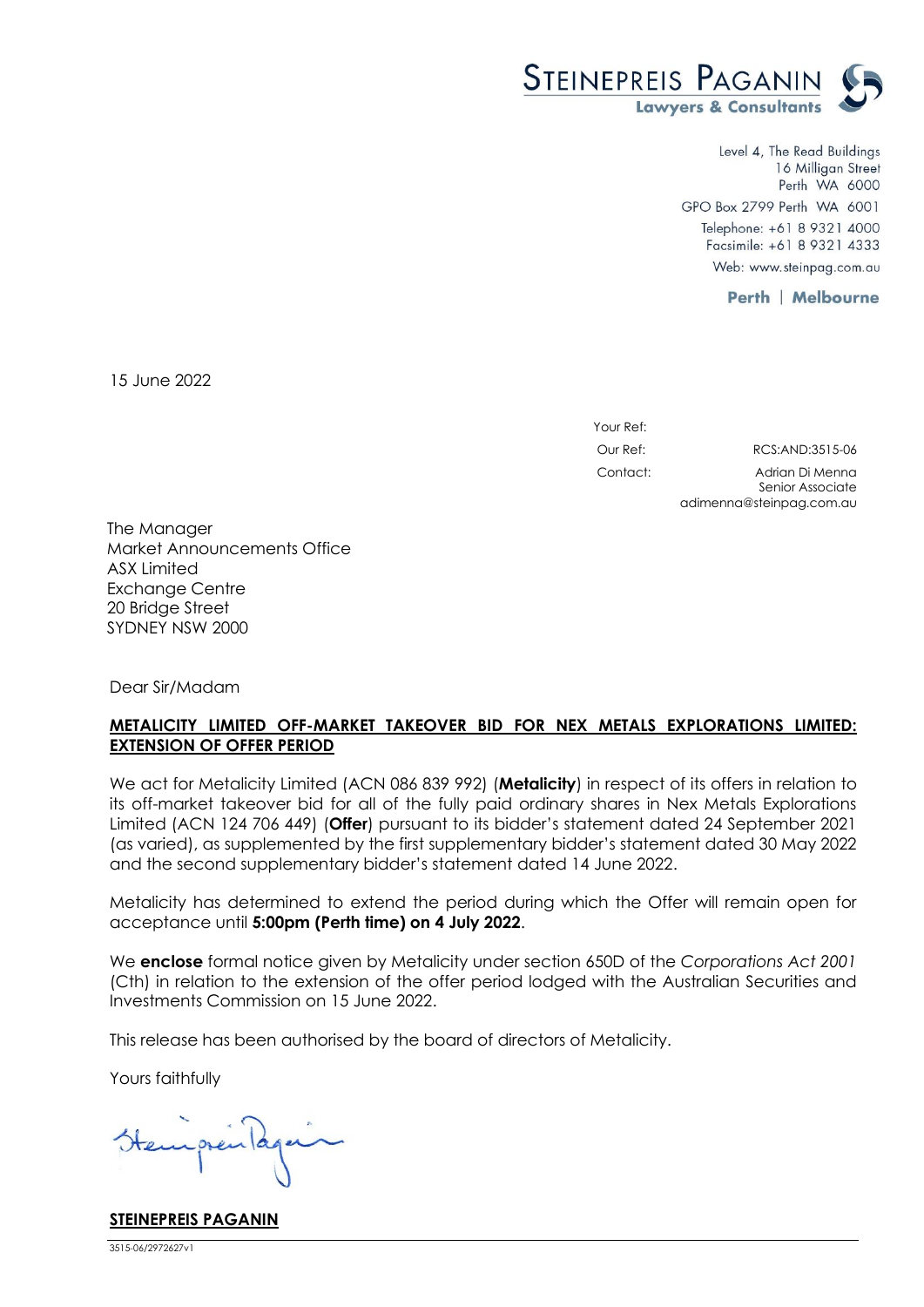# **Metalicity Limited**

**ACN 086 839 992** 

### **Off-market takeover bid for Nex Metals Explorations Limited**

## **Notice under section 650D of the** *Corporations Act 2001* **(Cth) Variation of offer – extension of offer period**

# **To:** Australian Securities and Investments Commission (**ASIC**);

Nex Metals Explorations Limited (ACN 124 706 449) (**NME**);

ASX Limited (**ASX**); and

Those persons shown as holders of NME shares in the register of members of NME as at 10 June 2022 who have not yet accepted the Offer in accordance with section 650D(1)(c)(ii) of the *Corporations Act 2001* (Cth) (as modified by ASIC Class Order [CO 13/521])

Metalicity Limited (ACN 086 839 992) (**Metalicity**) gives this notice under section 650D of the *Corporations Act 2001* (Cth) (**Corporations Act**) in respect of its offers dated 14 October 2021 (**Offer**) in relation to its off-market takeover bid for all of the fully paid ordinary shares in Nex Metals Explorations Limited (ACN 124 706 449) pursuant to its bidder's statement dated 24 September 2021 (as varied) (**Bidder's Statement**).

Capitalised terms in this notice have the same meaning as given in the Bidder's Statement, unless the context requires otherwise.

## **Extension of Offer Period**

Metalicity gives notice under section 650D(1) of the Corporations Act that pursuant to section 650C(1) of the Corporations Act it varies the Offer by:

- (a) extending the period during which the Offer will remain open for acceptance until **5:00pm (Perth time) on 4 July 2022**, unless withdrawn or further extended; and
- (b) replacing references to '15 November 2021' with '4 July 2022' in all places in the Bidder's Statement and the Acceptance Form where '15 November 2021' appears (or is deemed to appear) as the last day of the Offer Period.

#### **Date of lodgement and disclaimer**

A copy of this notice was lodged with ASIC on 15 June 2022. Neither ASIC, ASX nor any of their respective officers takes any responsibility for the contents of this notice.

#### **Authorisation**

This notice has been approved by a unanimous resolution passed by the Directors of Metalicity in accordance with section 650D(3A) of the Corporations Act (as inserted by ASIC Class Order [CO 13/521]).